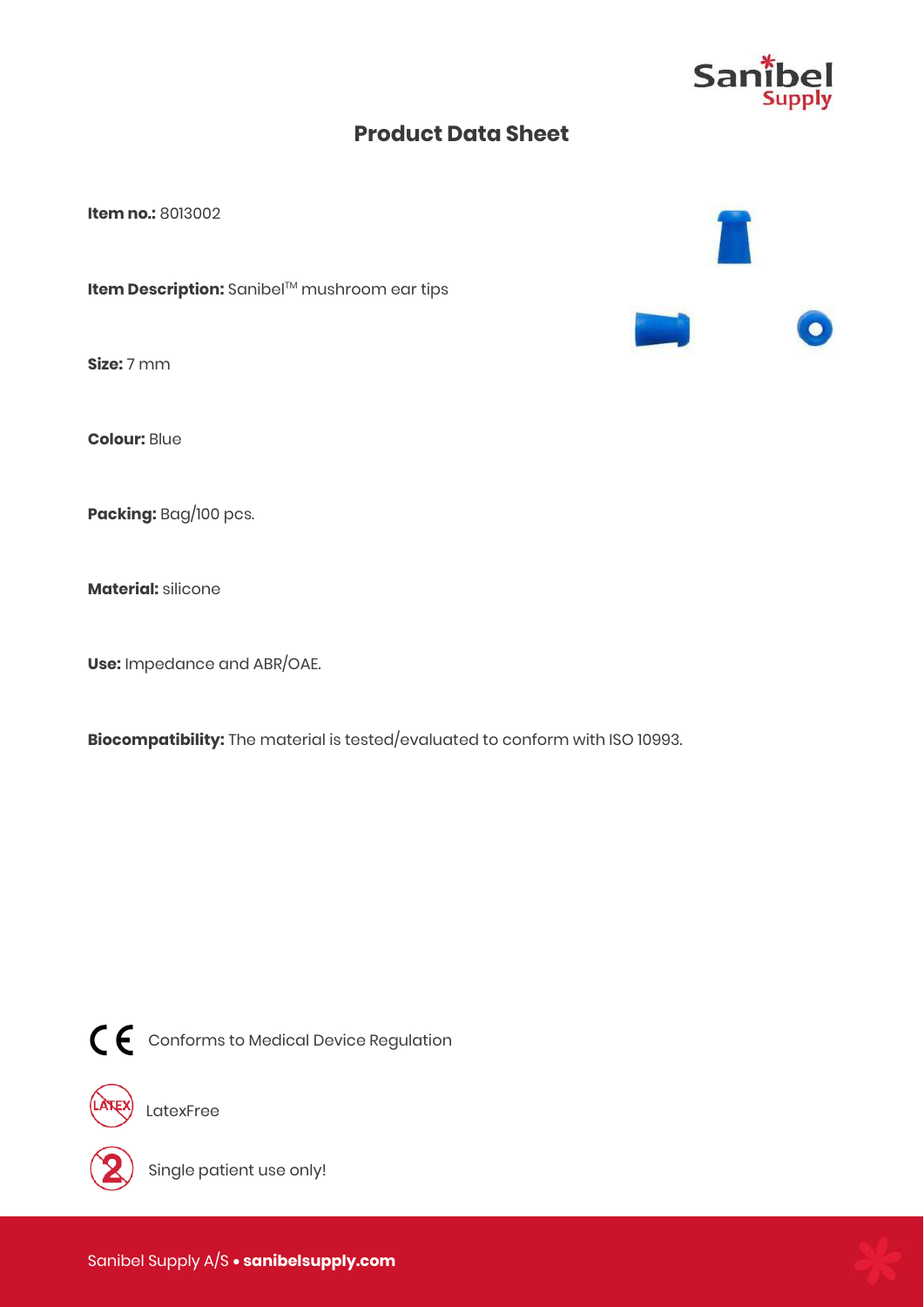

**Item no.:** 8012964

**Item Description:** Sanibel™ flanged infant ear tips

**Size:** 3-5 mm

**Colour:** Red

**Packing:** Bag/100 pcs.

**Material:** silicone

**Use:** Impedance and ABR/OAE.

**Biocompatibility:** The material is tested/evaluated to conform with ISO 10993.



CE Conforms to Medical Device Regulation



LatexFree



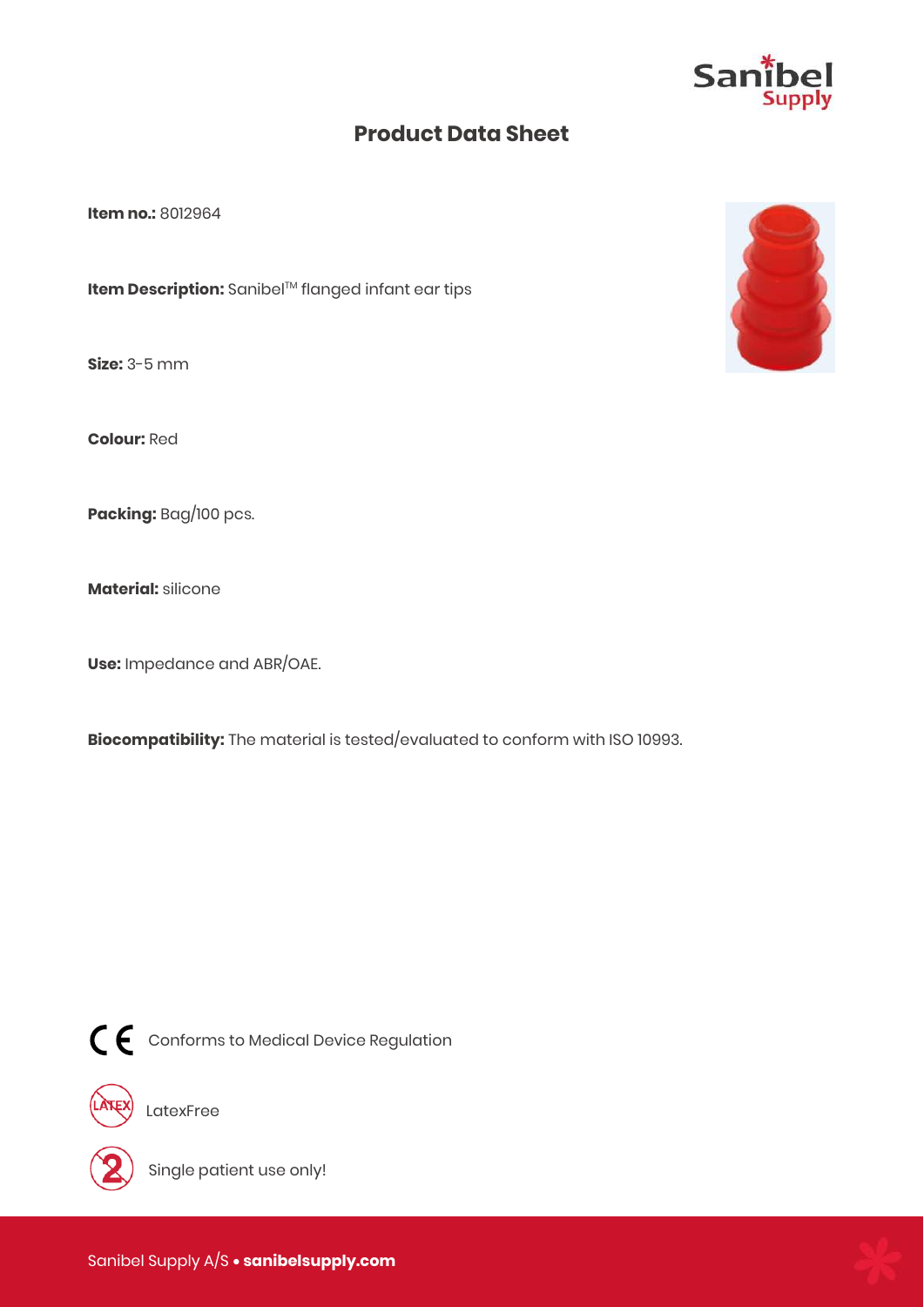

**Item no.:** 8502838

**Item Description:** Sanibel™ flanged infant ear tips

**Size:** Pediatric

**Colour:** Green

**Packing:** Bag/100 pcs.

**Material:** silicone

**Use:** Impedance and ABR/OAE.

**Biocompatibility:** The material is tested/evaluated to conform with ISO 10993.



CE Conforms to Medical Device Regulation



LatexFree



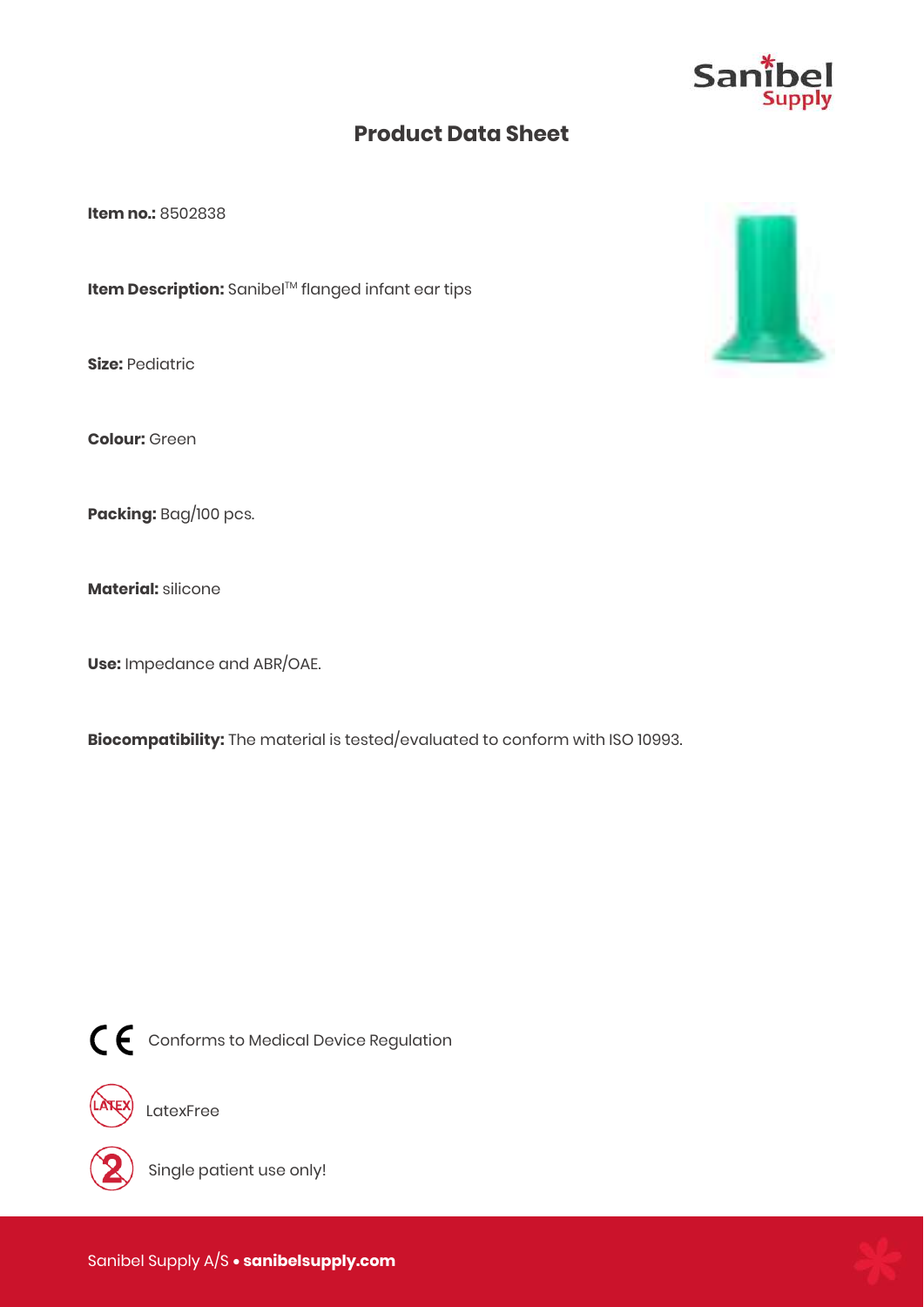

**Item no.:** 8012998

**Item Description:** Sanibel™ umbrella ear tips

**Size:** 19 mm

**Colour:** Blue

**Packing:** Bag/100 pcs.

**Material:** silicone

**Use:** Impedance.

**Biocompatibility:** The material is tested/evaluated to conform with ISO 10993.



CE Conforms to Medical Device Regulation



LatexFree



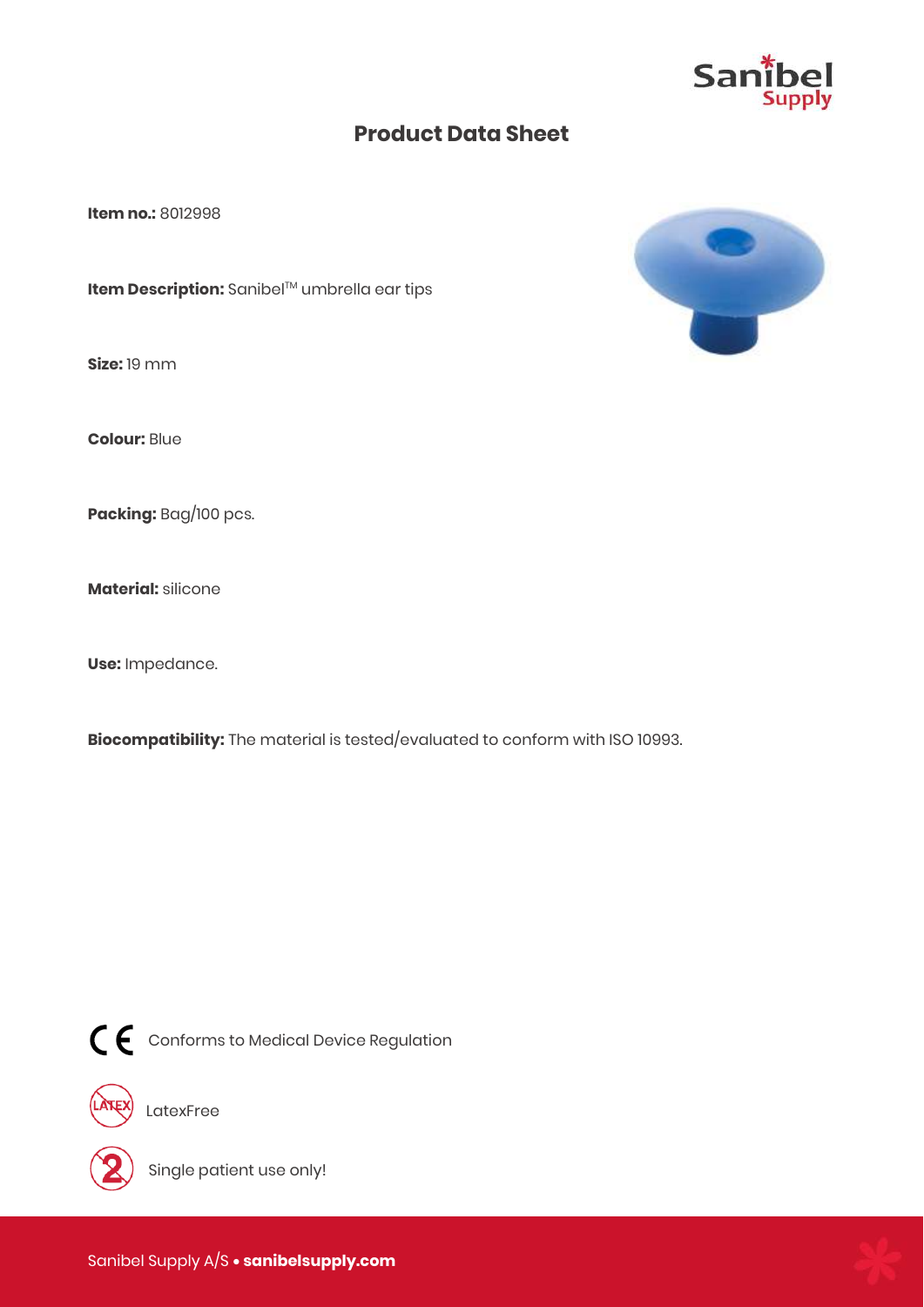

**Item no.:** 8012990

**Item Description:** Sanibel™ umbrella ear tips

**Size:** 10 mm

**Colour:** Blue

**Packing:** Bag/100 pcs.

**Material:** silicone

**Use:** Impedance.

**Biocompatibility:** The material is tested/evaluated to conform with ISO 10993.



CE Conforms to Medical Device Regulation



EX) LatexFree



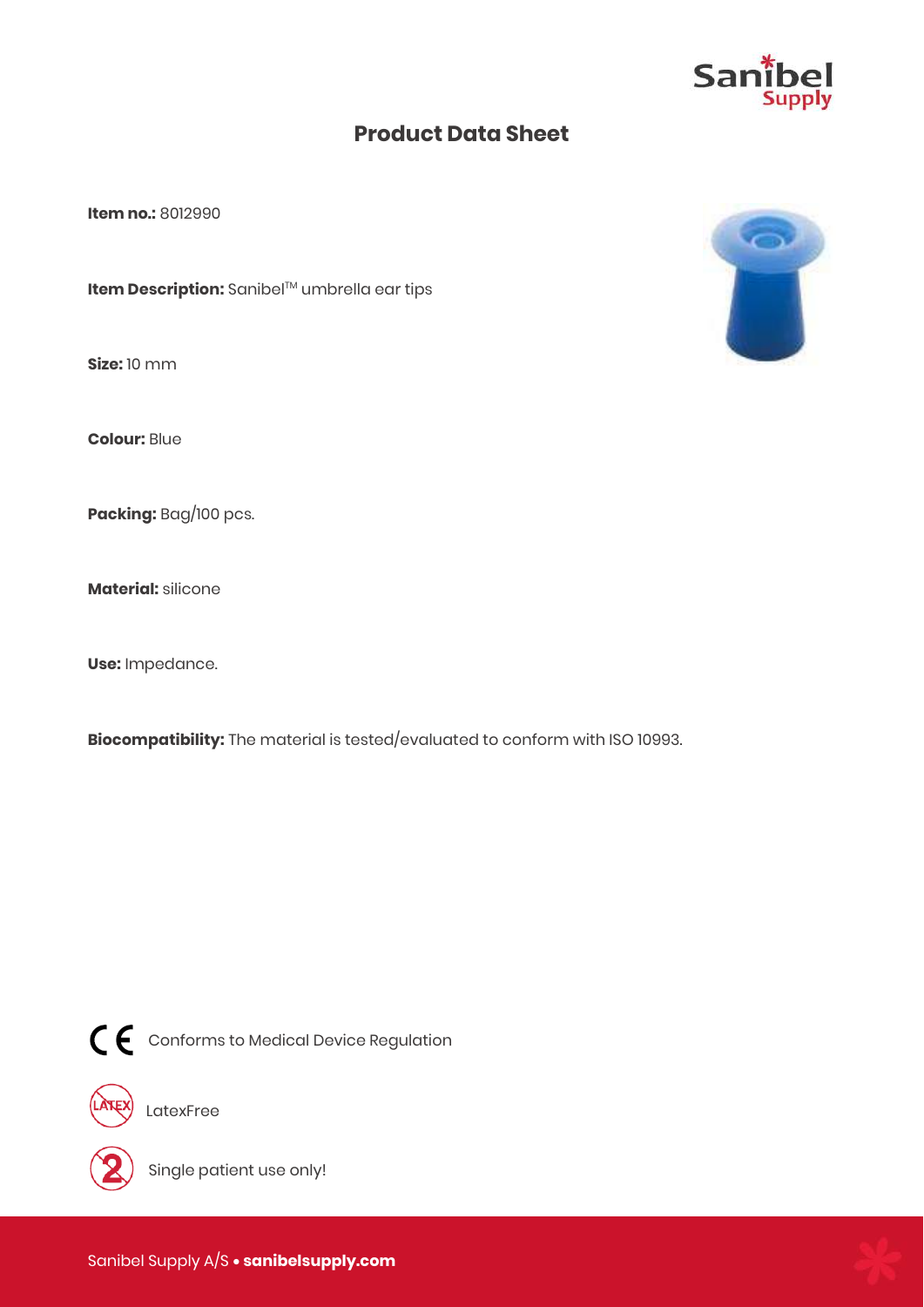

**Item no.:** 8012996

**Item Description:** Sanibel™ umbrella ear tips

**Size:** 15 mm

**Colour:** Red

**Packing:** Bag/100 pcs.

**Material:** silicone

**Use:** Impedance.

**Biocompatibility:** The material is tested/evaluated to conform with ISO 10993.



CE Conforms to Medical Device Regulation



LatexFree



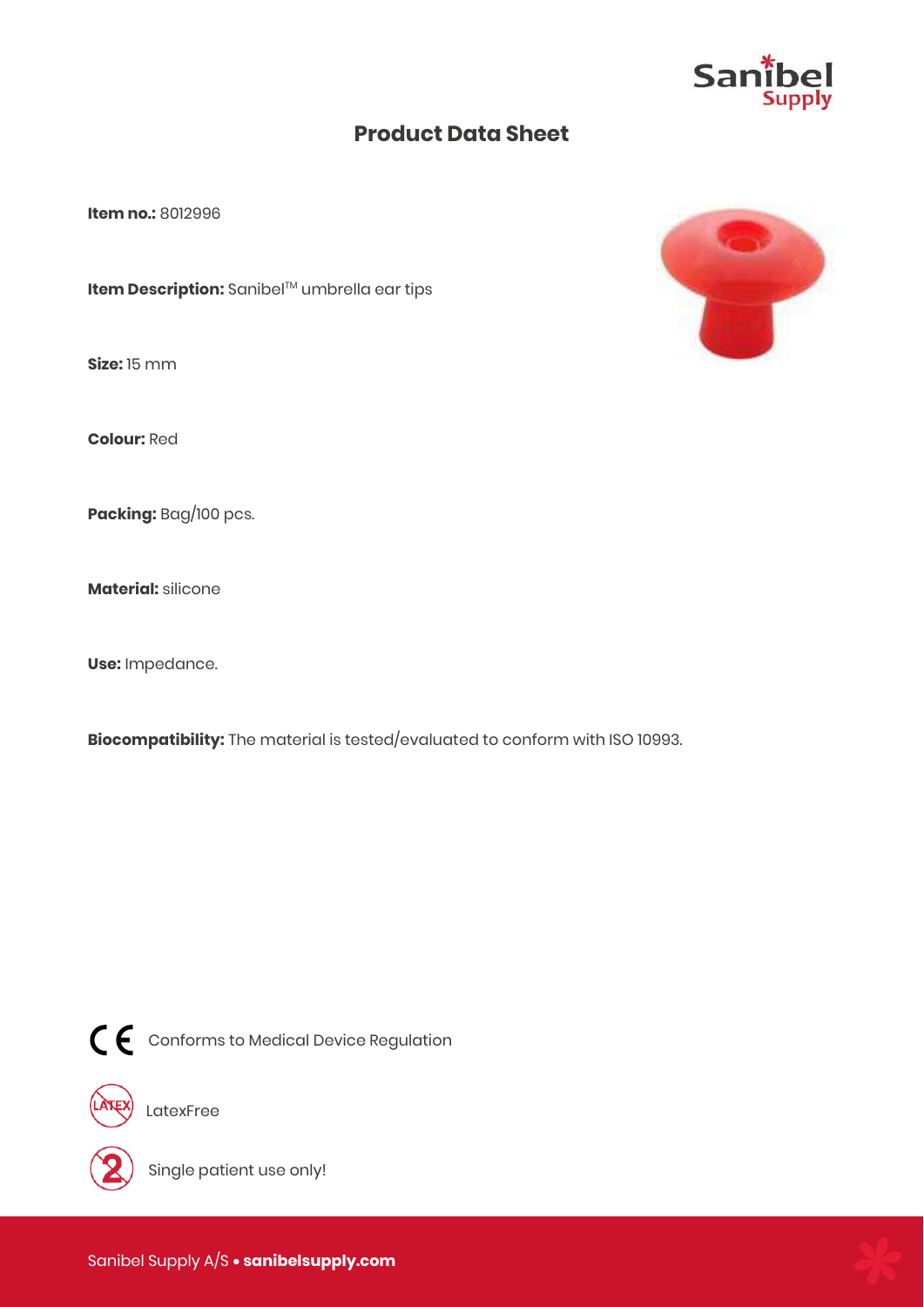

**Item no.:** 8012988

**Item Description:** Sanibel™ umbrella ear tips

**Size:** 9 mm

**Colour:** Red

**Packing:** Bag/100 pcs.

**Material:** silicone

**Use:** Impedance.

**Biocompatibility:** The material is tested/evaluated to conform with ISO 10993.



CE Conforms to Medical Device Regulation



LatexFree



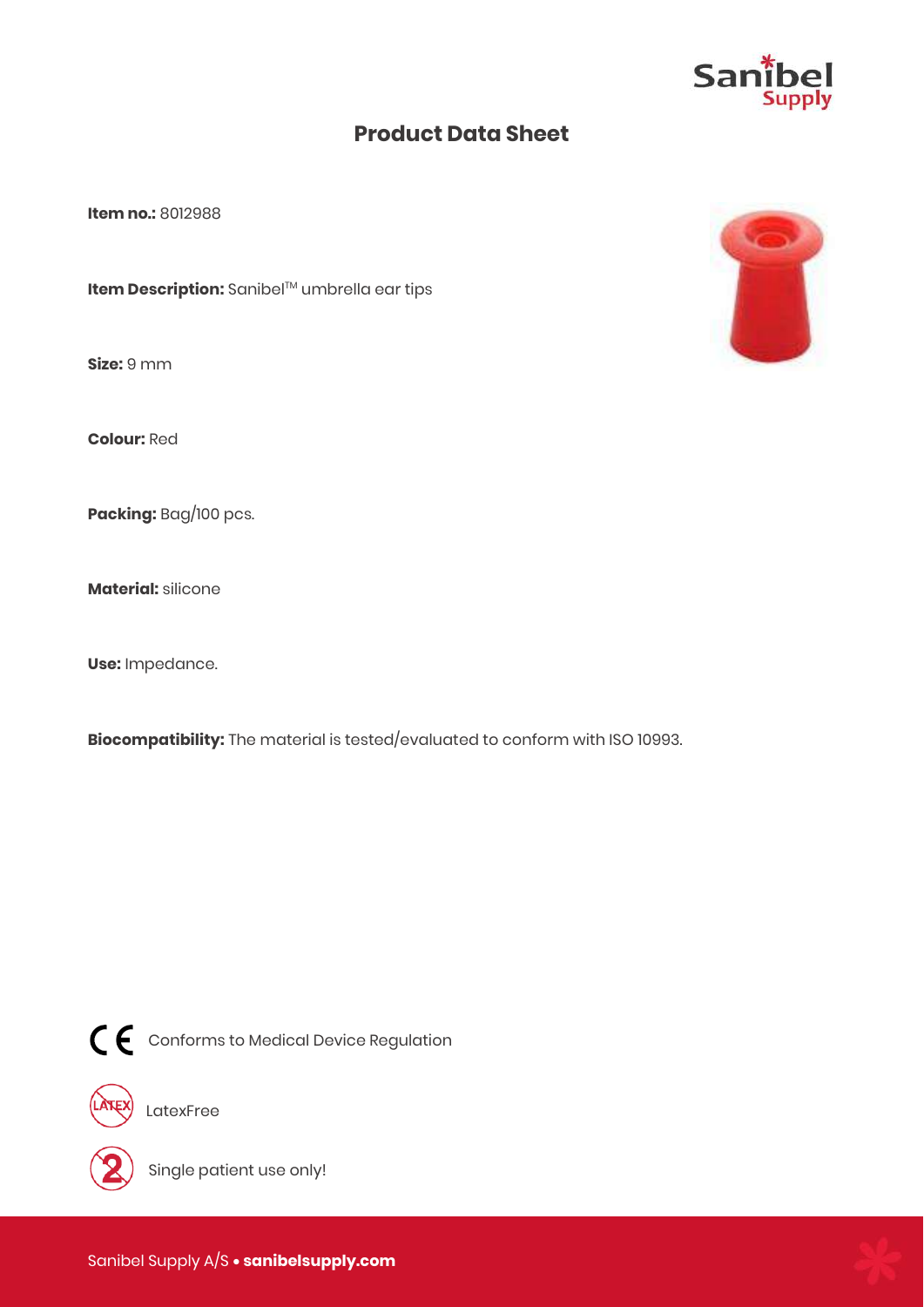

**Item no.:** 8012992

**Item Description:** Sanibel™ umbrella ear tips

**Size:** 11 mm

**Colour:** Yellow

**Packing:** Bag/100 pcs.

**Material:** silicone

**Use:** Impedance.

**Biocompatibility:** The material is tested/evaluated to conform with ISO 10993.



CE Conforms to Medical Device Regulation



LatexFree



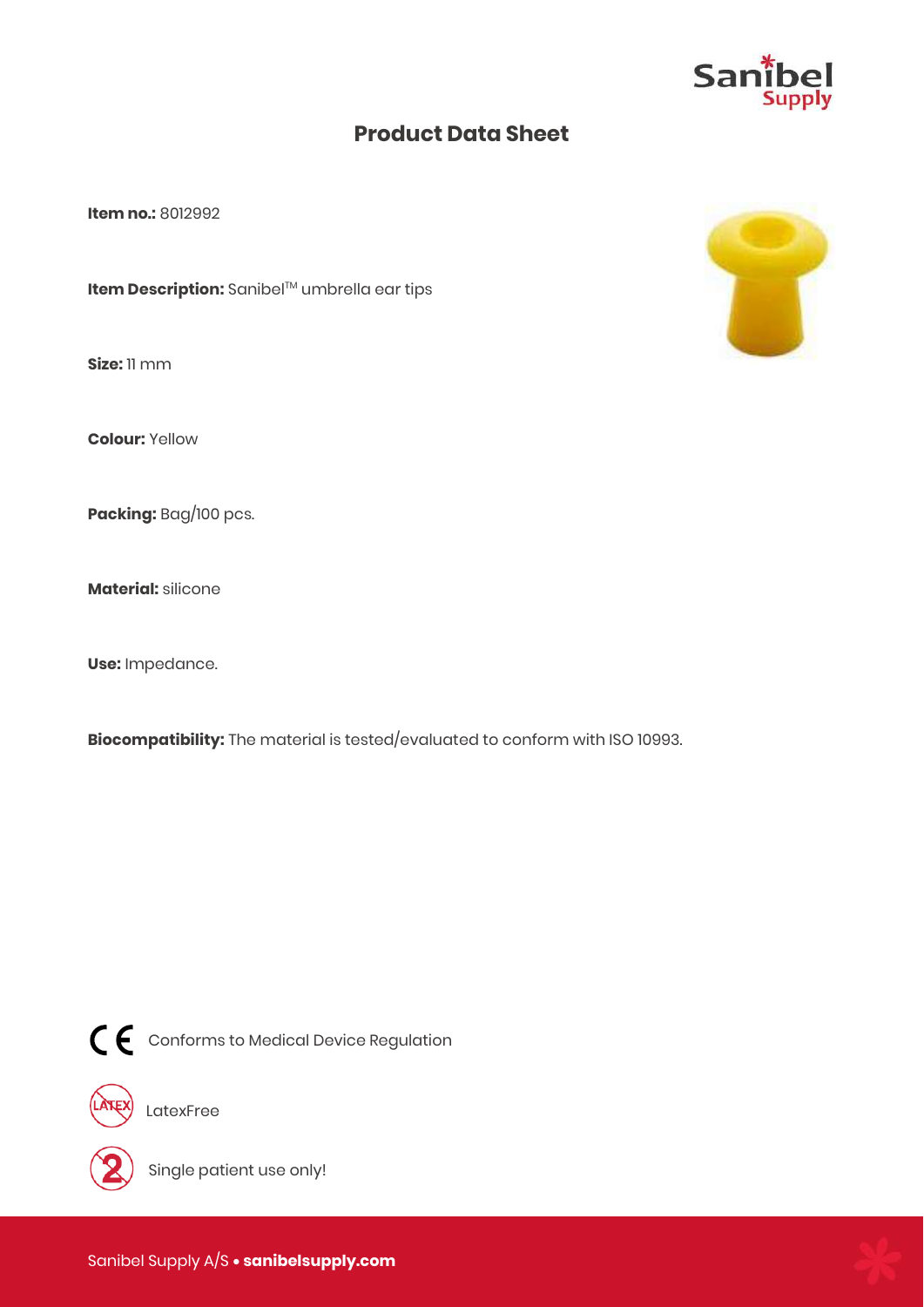

**Item no.:** 8012994

**Item Description:** Sanibel™ umbrella ear tips

**Size:** 13 mm

**Colour:** Green

**Packing:** Bag/100 pcs.

**Material:** silicone

**Use:** Impedance.

**Biocompatibility:** The material is tested/evaluated to conform with ISO 10993.



 $\textsf{C}\,\textsf{C}$  Conforms to Medical Device Regulation



LatexFree



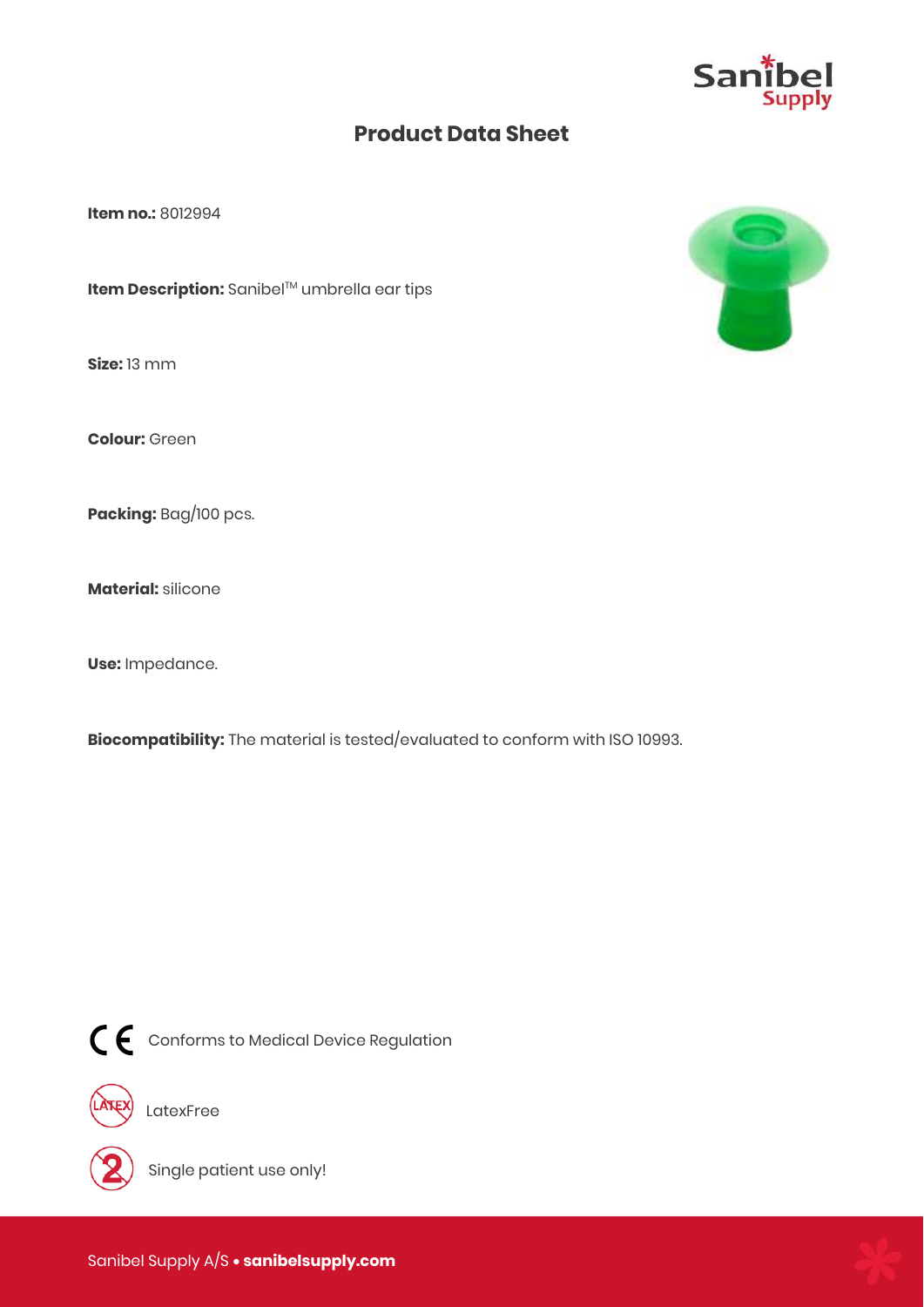

**Item no.:** 8012984

**Item Description:** Sanibel™ mushroom ear tips

**Size:** 19 mm

**Colour:** Yellow

**Packing:** Bag/100 pcs.

**Material:** silicone

**Use:** Impedance and ABR/OAE.

**Biocompatibility:** The material is tested/evaluated to conform with ISO 10993.



 $\textsf{C}\,\textsf{C}$  Conforms to Medical Device Regulation



LatexFree



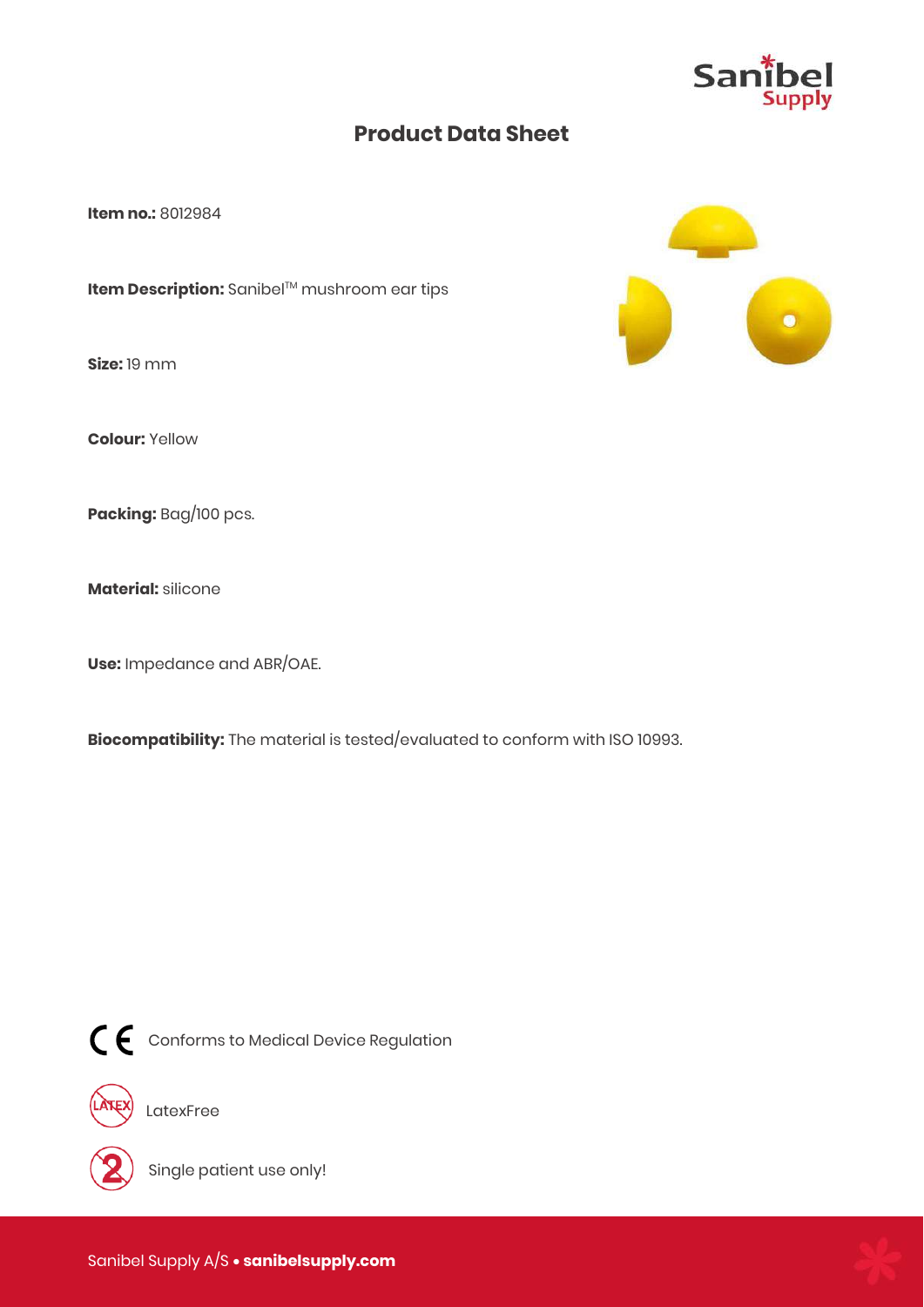

**Item no.:** 8012986

**Item Description:** Sanibel™ umbrella ear tips

**Size:** 7.5 mm

**Colour:** Green

**Packing:** Bag/100 pcs.

**Material:** silicone

**Use:** Impedance.

**Biocompatibility:** The material is tested/evaluated to conform with ISO 10993.



CC Conforms to Medical Device Regulation



LatexFree



Single patient use only!



Sanibel Supply A/S  **sanibelsupply.com**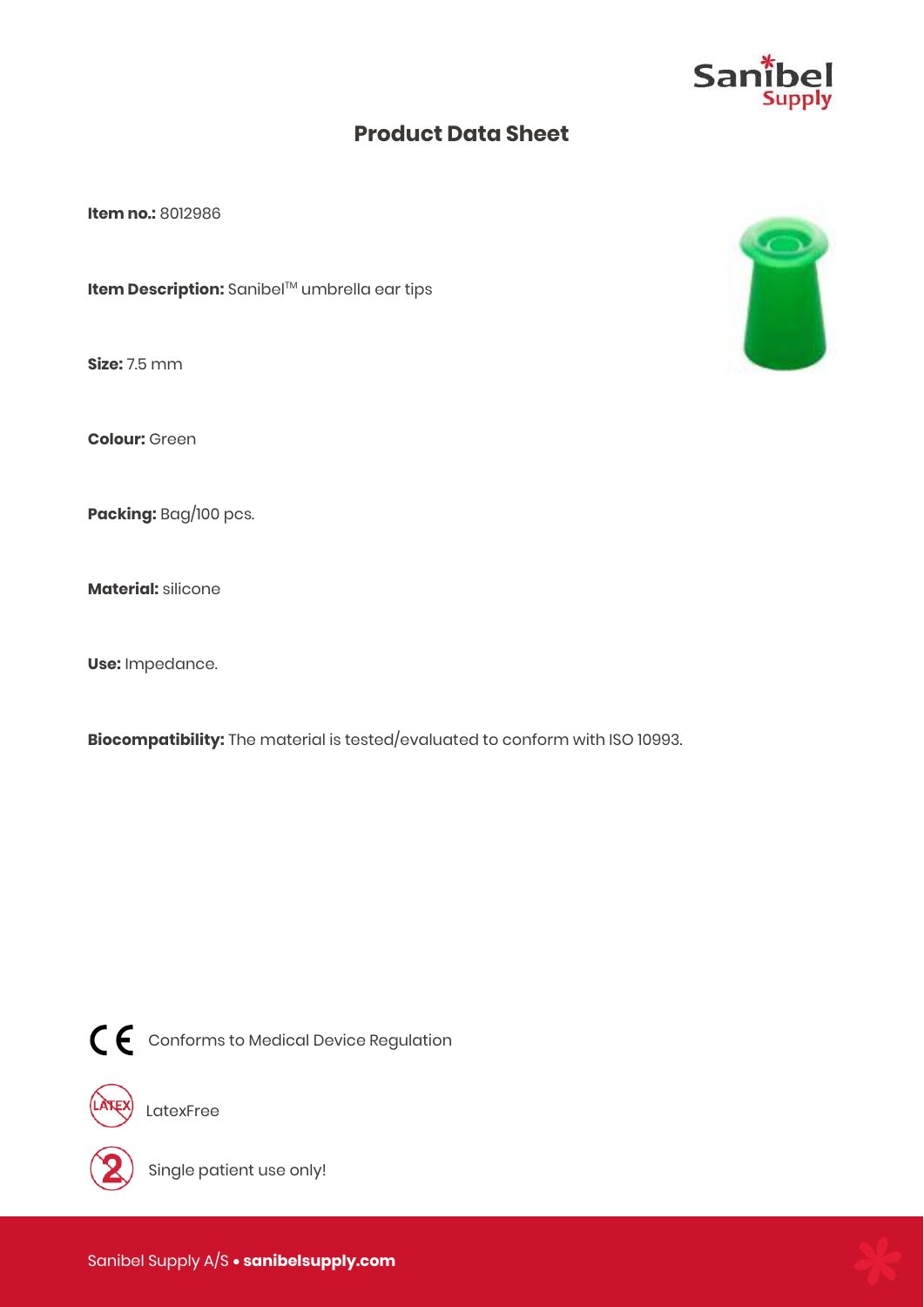

**Item no.:** 8012978

**Item Description:** Sanibel™ mushroom ear tips

**Size:** 13 mm

**Colour:** Green

**Packing:** Bag/100 pcs.

**Material:** silicone

**Use:** Impedance and ABR/OAE.

**Biocompatibility:** The material is tested/evaluated to conform with ISO 10993.



CE Conforms to Medical Device Regulation



LatexFree



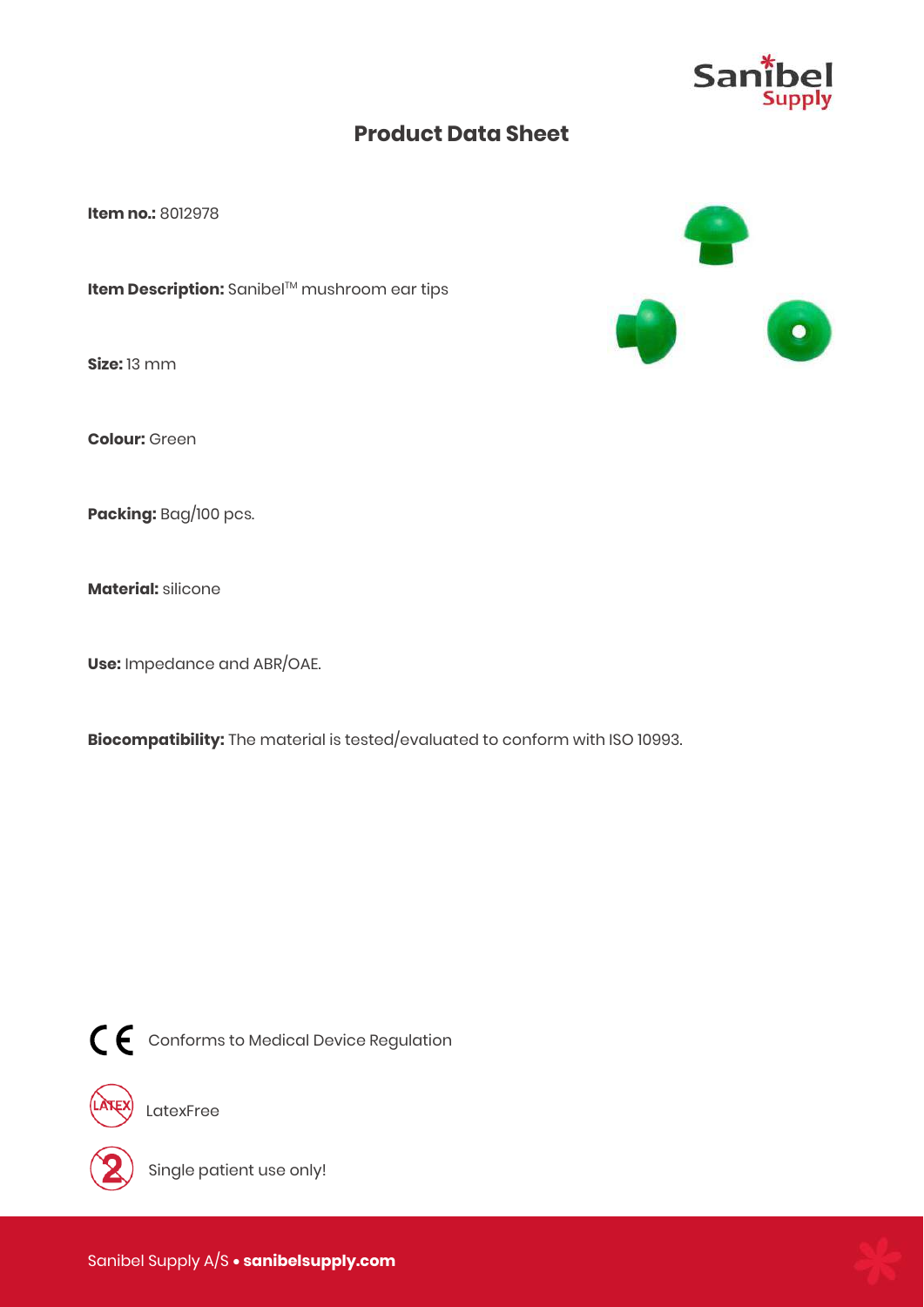

**Item no.:** 8012980

**Item Description:** Sanibel™ mushroom ear tips

**Size:** 14 mm

**Colour:** Red

**Packing:** Bag/100 pcs.

**Material:** silicone

**Use:** Impedance and ABR/OAE.

**Biocompatibility:** The material is tested/evaluated to conform with ISO 10993.



CC Conforms to Medical Device Regulation



LatexFree



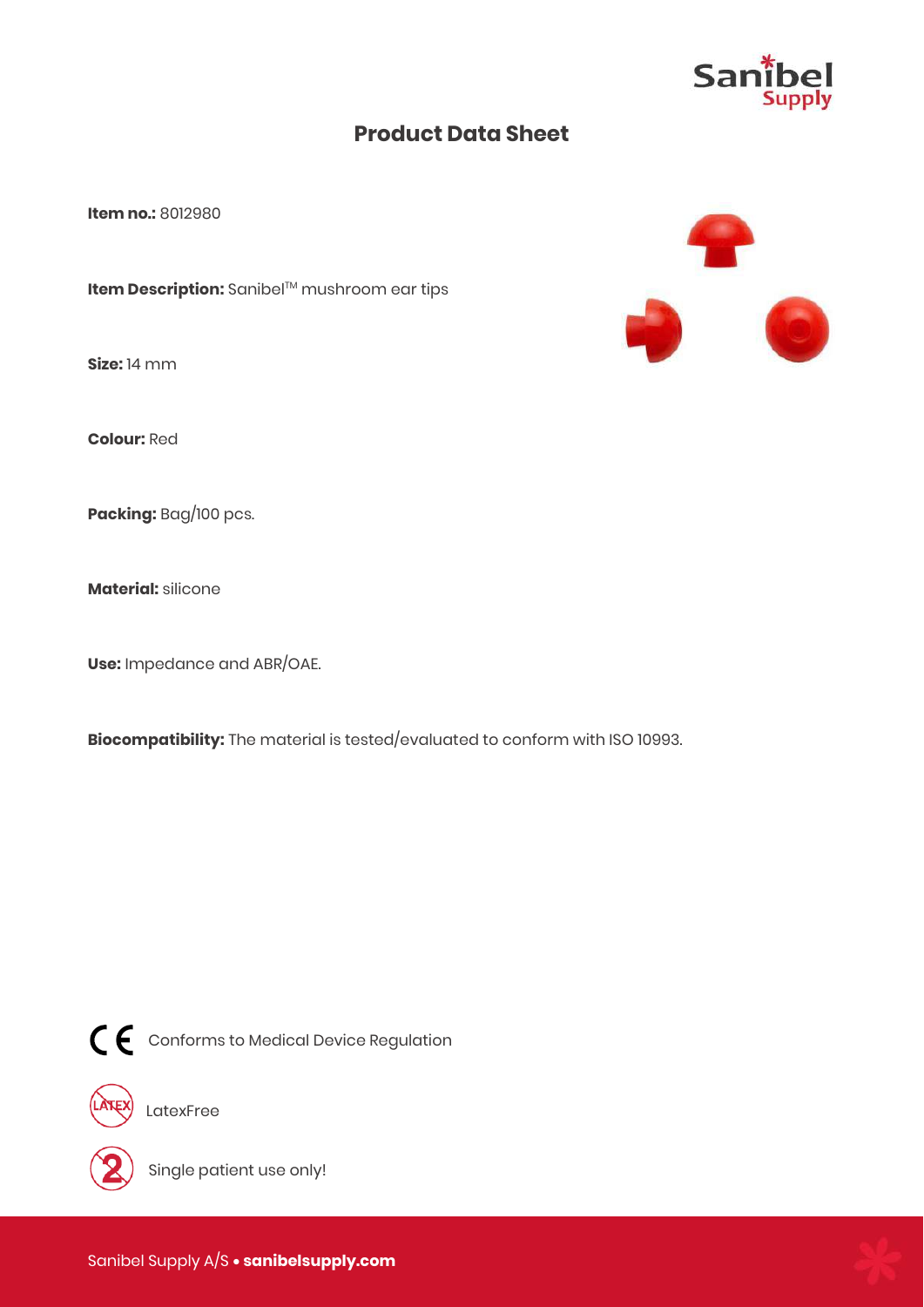

**Item no.:** 8012982

**Item Description:** Sanibel™ mushroom ear tips

**Size:** 15 mm

**Colour:** Blue

**Packing:** Bag/100 pcs.

**Material:** silicone

**Use:** Impedance and ABR/OAE.

**Biocompatibility:** The material is tested/evaluated to conform with ISO 10993.



CC Conforms to Medical Device Regulation



LatexFree



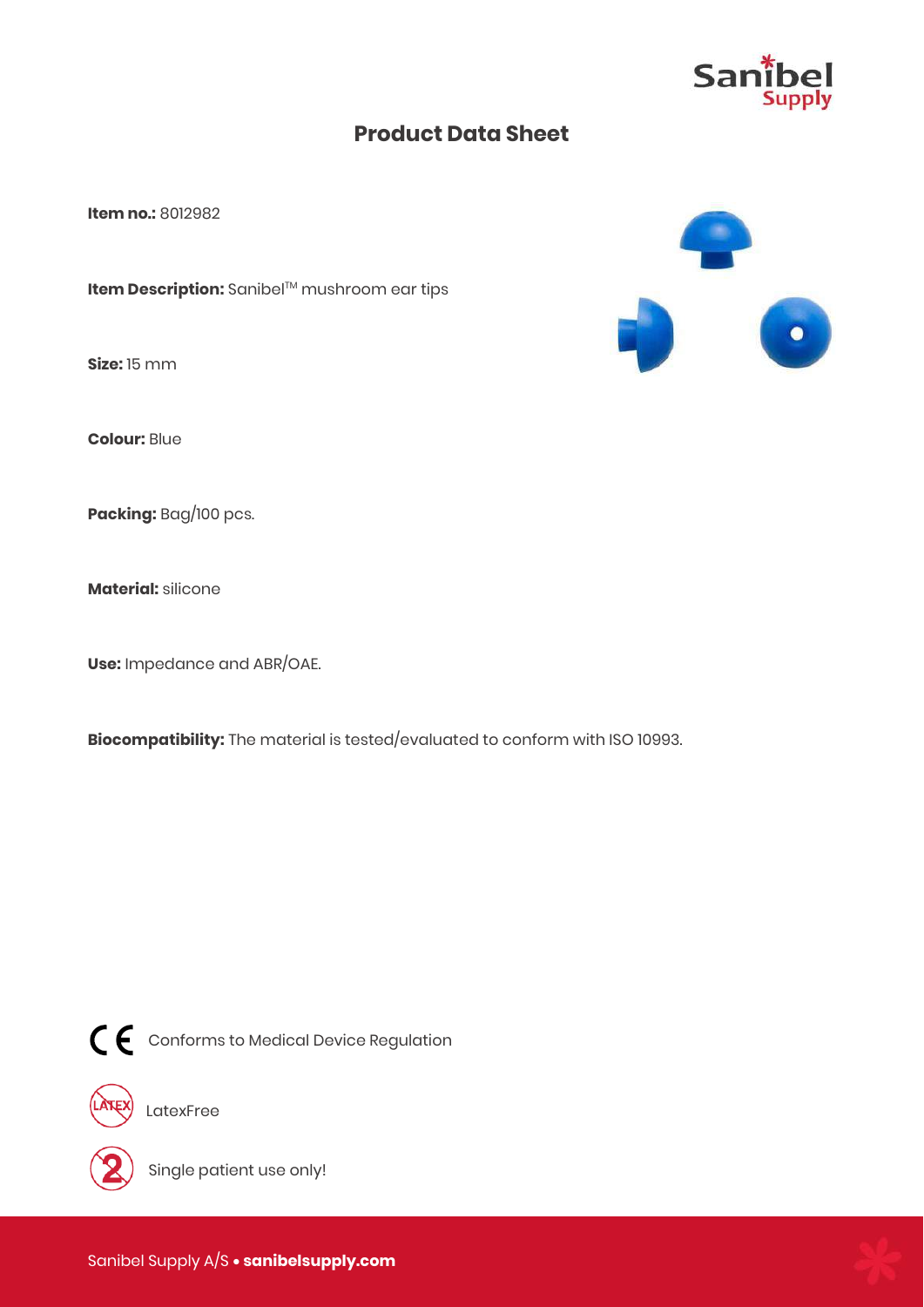

**Item no.:** 8012974

**Item Description:** Sanibel™ mushroom ear tips

**Size:** 11 mm

**Colour:** Blue

**Packing:** Bag/100 pcs.

**Material:** silicone

**Use:** Impedance and ABR/OAE.

**Biocompatibility:** The material is tested/evaluated to conform with ISO 10993.



CE Conforms to Medical Device Regulation



LatexFree



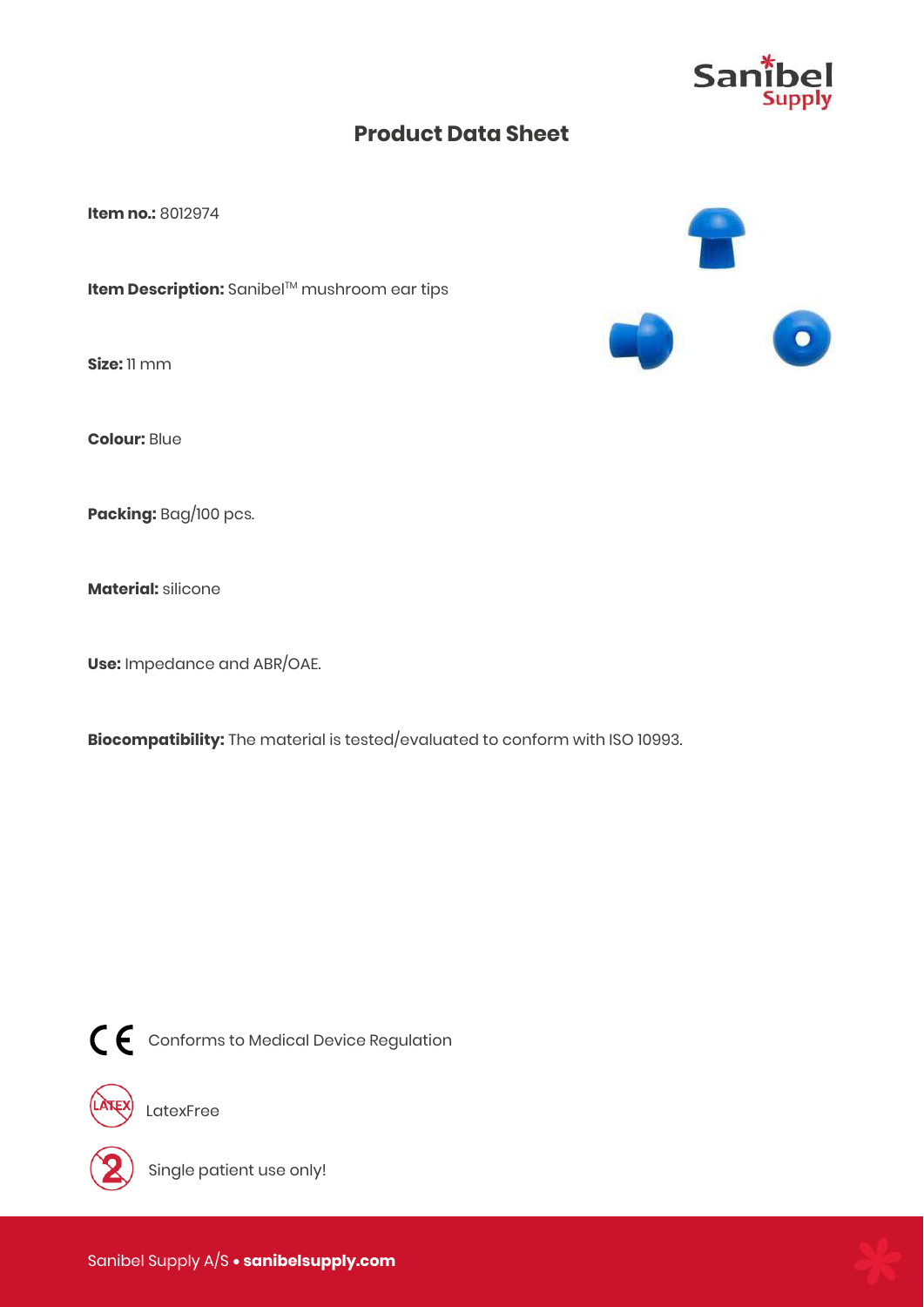

**Item no.:** 8012976

**Item Description:** Sanibel™ mushroom ear tips

**Size:** 12 mm

**Colour:** Yellow

**Packing:** Bag/100 pcs.

**Material:** silicone

**Use:** Impedance and ABR/OAE.

**Biocompatibility:** The material is tested/evaluated to conform with ISO 10993.



CE Conforms to Medical Device Regulation



LatexFree



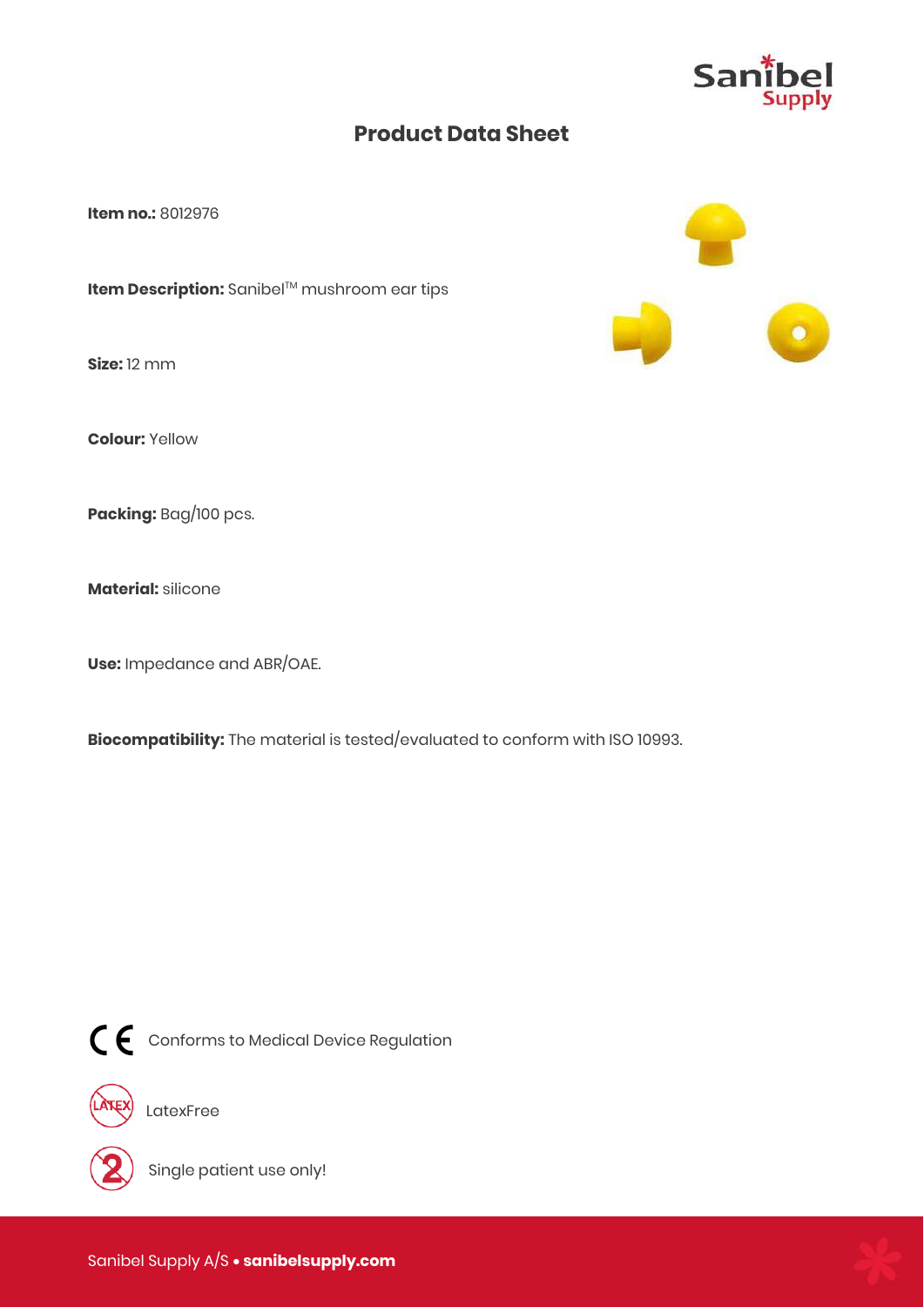

**Item no.:** 8012970

**Item Description:** Sanibel™ mushroom ear tips

**Size:** 9 mm

**Colour:** Green

**Packing:** Bag/100 pcs.

**Material:** silicone

**Use:** Impedance and ABR/OAE.

**Biocompatibility:** The material is tested/evaluated to conform with ISO 10993.



CE Conforms to Medical Device Regulation



LatexFree



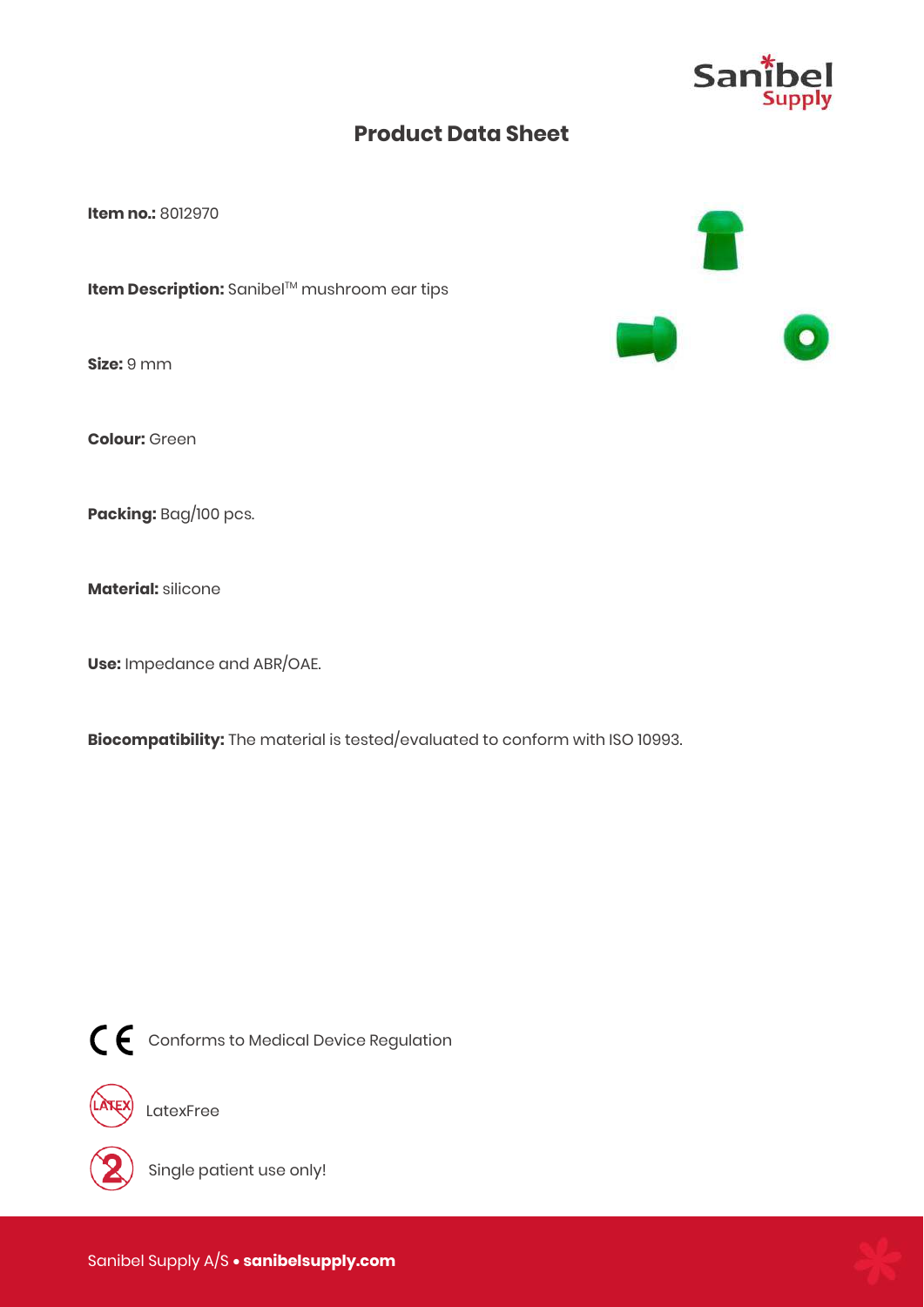

**Item no.:** 8012972

**Item Description:** Sanibel™ mushroom ear tips

**Size:** 10 mm

**Colour:** Red

**Packing:** Bag/100 pcs.

**Material:** silicone

**Use:** Impedance and ABR/OAE.

**Biocompatibility:** The material is tested/evaluated to conform with ISO 10993.



CE Conforms to Medical Device Regulation



LatexFree



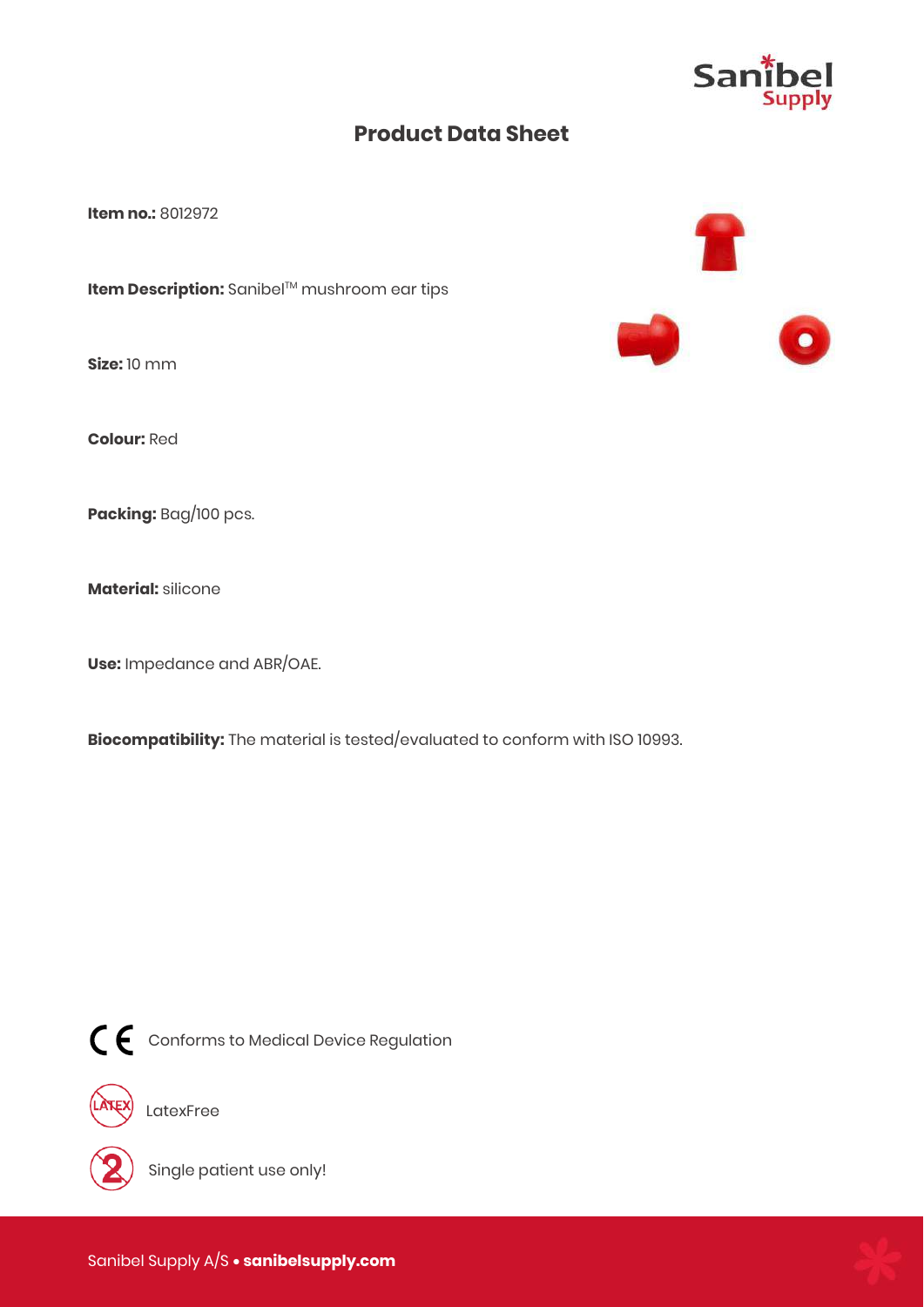

**Item no.:** 8013004

**Item Description:** Sanibel™ mushroom ear tips

**Size:** 8 mm

**Colour:** Yellow

**Packing:** Bag/100 pcs.

**Material:** silicone

**Use:** Impedance and ABR/OAE.

**Biocompatibility:** The material is tested/evaluated to conform with ISO 10993.



CE Conforms to Medical Device Regulation



LatexFree



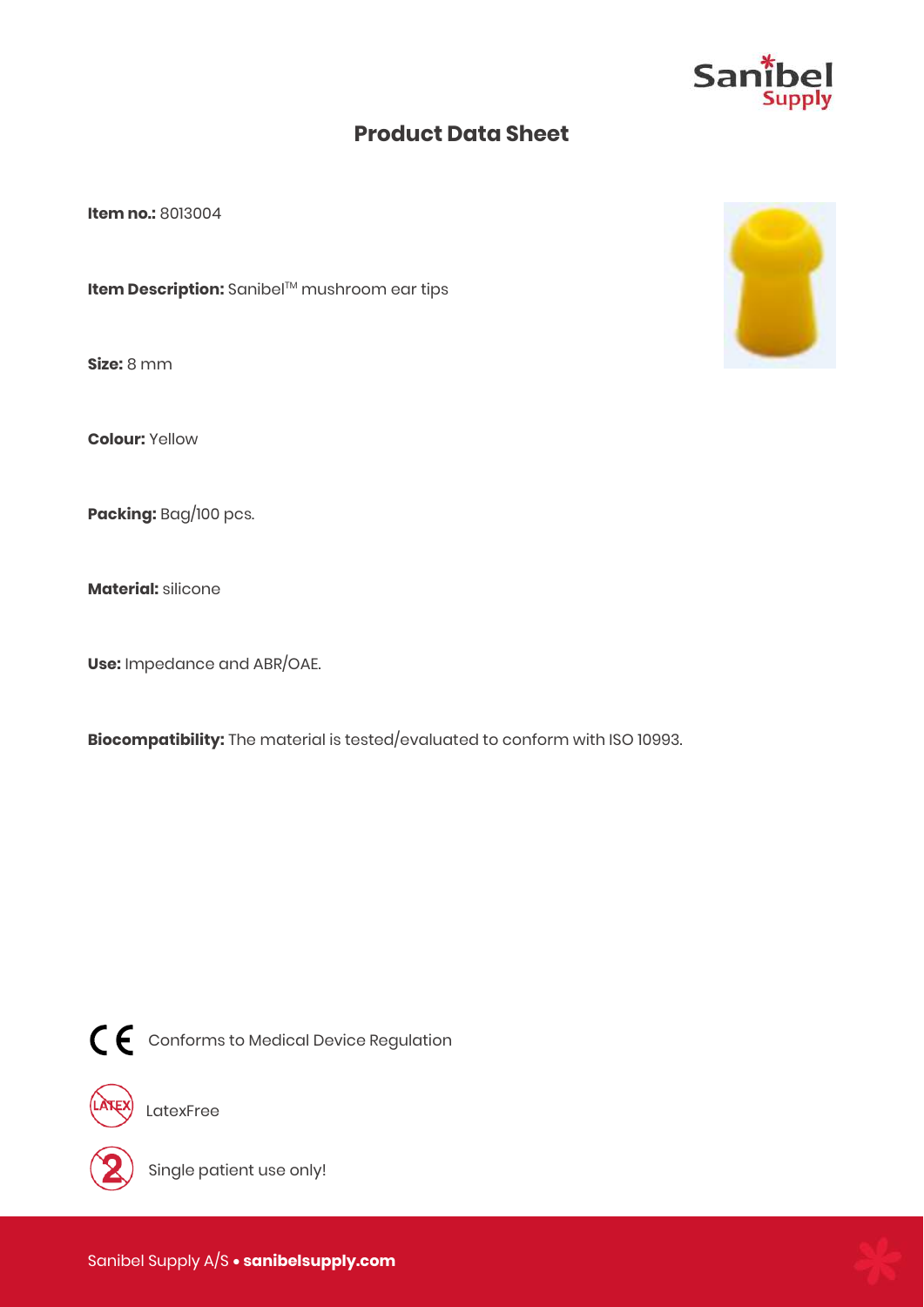

**Item no.:** 8012966

**Item Description:** Sanibel™ flanged infant ear tips

**Size:** 4-7 mm

**Colour:** Blue

**Packing:** Bag/100 pcs.

**Material:** silicone

**Use:** Impedance and ABR/OAE.

**Biocompatibility:** The material is tested/evaluated to conform with ISO 10993.



CE Conforms to Medical Device Regulation



LatexFree